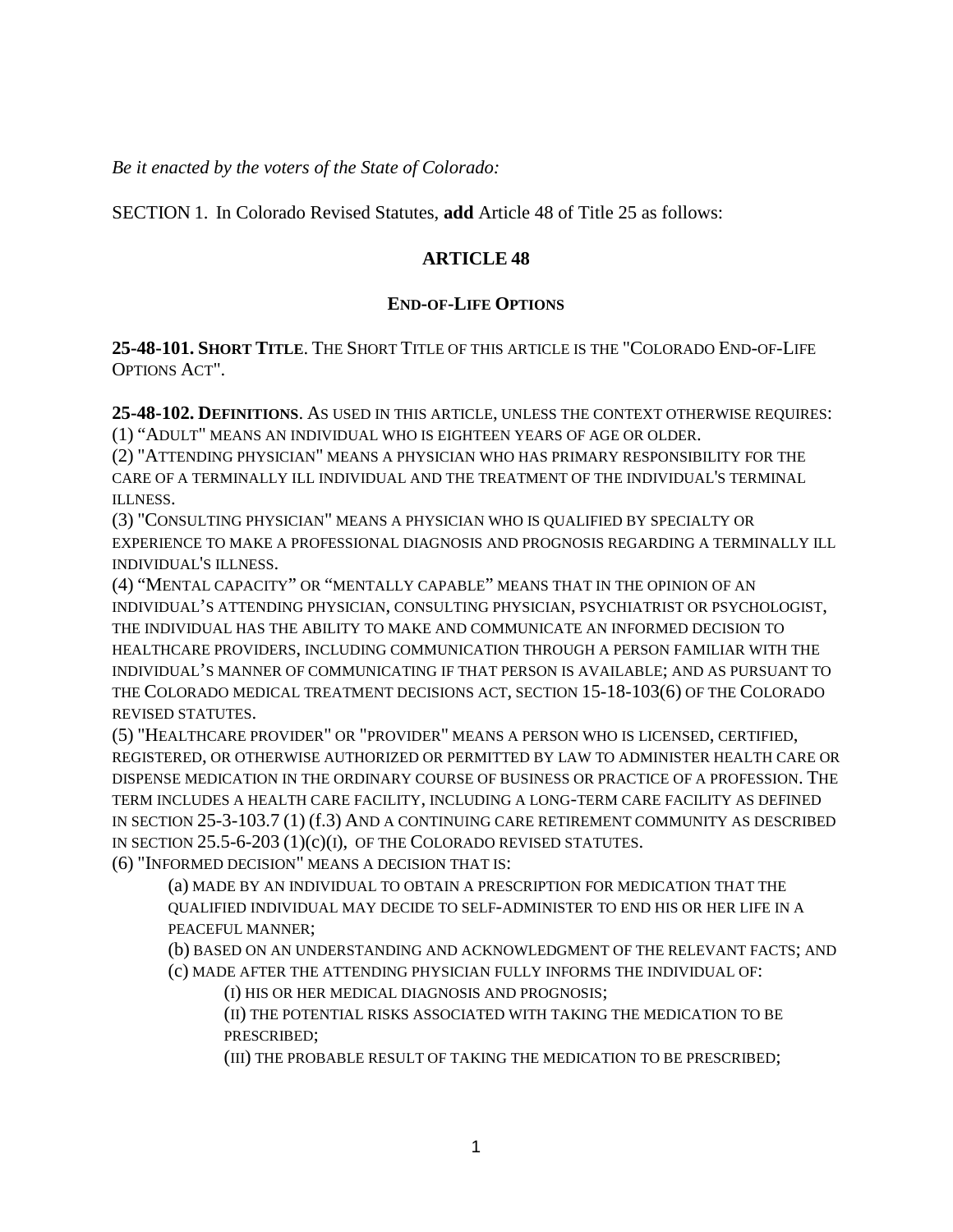(IV) THE CHOICES AVAILABLE TO AN INDIVIDUAL THAT DEMONSTRATE HIS OR HER SELF-DETERMINATION AND INTENT TO END HIS OR HER LIFE IN A PEACEFUL MANNER, INCLUDING THE ABILITY TO CHOOSE WHETHER TO:

(A) REQUEST MEDICAL AID IN DYING;

(B) OBTAIN A PRESCRIPTION FOR MEDICATION TO END HIS OR HER LIFE; (C) FILL THE PRESCRIPTION AND POSSESS MEDICATION TO END HIS OR HER LIFE; AND

(D) ULTIMATELY SELF-ADMINISTER THE MEDICATION TO BRING ABOUT A PEACEFUL DEATH; AND

(V) ALL FEASIBLE ALTERNATIVES OR ADDITIONAL TREATMENT OPPORTUNITIES, INCLUDING COMFORT CARE, PALLIATIVE CARE, HOSPICE CARE, AND PAIN CONTROL.

(7) "LICENSED MENTAL HEALTH PROFESSIONAL" FOR THE PURPOSES OF THIS ARTICLE MEANS A PSYCHIATRIST LICENSED UNDER ARTICLE 36 OF TITLE 12 OF THE COLORADO REVISED STATUTES, OR A PSYCHOLOGIST LICENSED UNDER PART 3 OF ARTICLE 43 OF TITLE 12 OF THE COLORADO REVISED STATUTES.

(8) "MEDICAL AID IN DYING" MEANS THE MEDICAL PRACTICE OF A PHYSICIAN PRESCRIBING MEDICATION TO A QUALIFIED INDIVIDUAL THAT THE INDIVIDUAL MAY CHOOSE TO SELF-ADMINISTER TO BRING ABOUT A PEACEFUL DEATH.

(9) "MEDICAL AID-IN-DYING MEDICATION" MEANS MEDICATION PRESCRIBED BY A PHYSICIAN PURSUANT TO THIS ARTICLE TO PROVIDE MEDICAL AID IN DYING TO A QUALIFIED INDIVIDUAL. (10) "MEDICALLY CONFIRMED" MEANS THAT A CONSULTING PHYSICIAN WHO HAS EXAMINED THE TERMINALLY ILL INDIVIDUAL AND THE INDIVIDUAL'S RELEVANT MEDICAL RECORDS HAS CONFIRMED THE MEDICAL OPINION OF THE ATTENDING PHYSICIAN.

(11) "PHYSICIAN" MEANS A DOCTOR OF MEDICINE OR OSTEOPATHY LICENSED TO PRACTICE MEDICINE BY THE BOARD OF MEDICAL EXAMINERS FOR THE STATE OF COLORADO.

(12) "PROGNOSIS OF SIX MONTHS OR LESS" MEANS A PROGNOSIS RESULTING FROM A TERMINAL ILLNESS THAT THE ILLNESS WILL, WITHIN REASONABLE MEDICAL JUDGMENT, RESULT IN DEATH WITHIN SIX MONTHS AND WHICH HAS BEEN MEDICALLY CONFIRMED.

(13) "QUALIFIED INDIVIDUAL" MEANS A TERMINALLY ILL ADULT WITH A PROGNOSIS OF SIX MONTHS OR LESS, WHO HAS MENTAL CAPACITY, HAS MADE AN INFORMED DECISION, IS A RESIDENT OF THE STATE, AND HAS SATISFIED THE REQUIREMENTS OF THIS ARTICLE IN ORDER TO OBTAIN A PRESCRIPTION FOR MEDICAL AID-IN-DYING MEDICATION TO END HIS OR HER LIFE IN A PEACEFUL MANNER.

(14) "RESIDENT" MEANS AN INDIVIDUAL WHO IS ABLE TO DEMONSTRATE RESIDENCY IN COLORADO BY PROVIDING ANY OF THE FOLLOWING DOCUMENTATION TO HIS OR HER ATTENDING PHYSICIAN: (a) A COLORADO DRIVER'S LICENSE OR IDENTIFICATION CARD ISSUED PURSUANT TO ARTICLE 2 OF TITLE 42. OF THE COLORADO REVISED STATUTES;

(b) A COLORADO VOTER REGISTRATION CARD OR OTHER DOCUMENTATION SHOWING THE INDIVIDUAL IS REGISTERED TO VOTE IN COLORADO;

(c) EVIDENCE THAT THE INDIVIDUAL OWNS OR LEASES PROPERTY IN COLORADO; OR

(d) A COLORADO INCOME TAX RETURN FOR THE MOST RECENT TAX YEAR.

(15) "SELF-ADMINISTER" MEANS A QUALIFIED INDIVIDUAL'S AFFIRMATIVE, CONSCIOUS, AND PHYSICAL ACT OF ADMINISTERING THE MEDICAL AID-IN-DYING MEDICATION TO HIMSELF OR HERSELF TO BRING ABOUT HIS OR HER OWN DEATH.

(16) "TERMINAL ILLNESS" MEANS AN INCURABLE AND IRREVERSIBLE ILLNESS THAT WILL, WITHIN REASONABLE MEDICAL JUDGMENT, RESULT IN DEATH.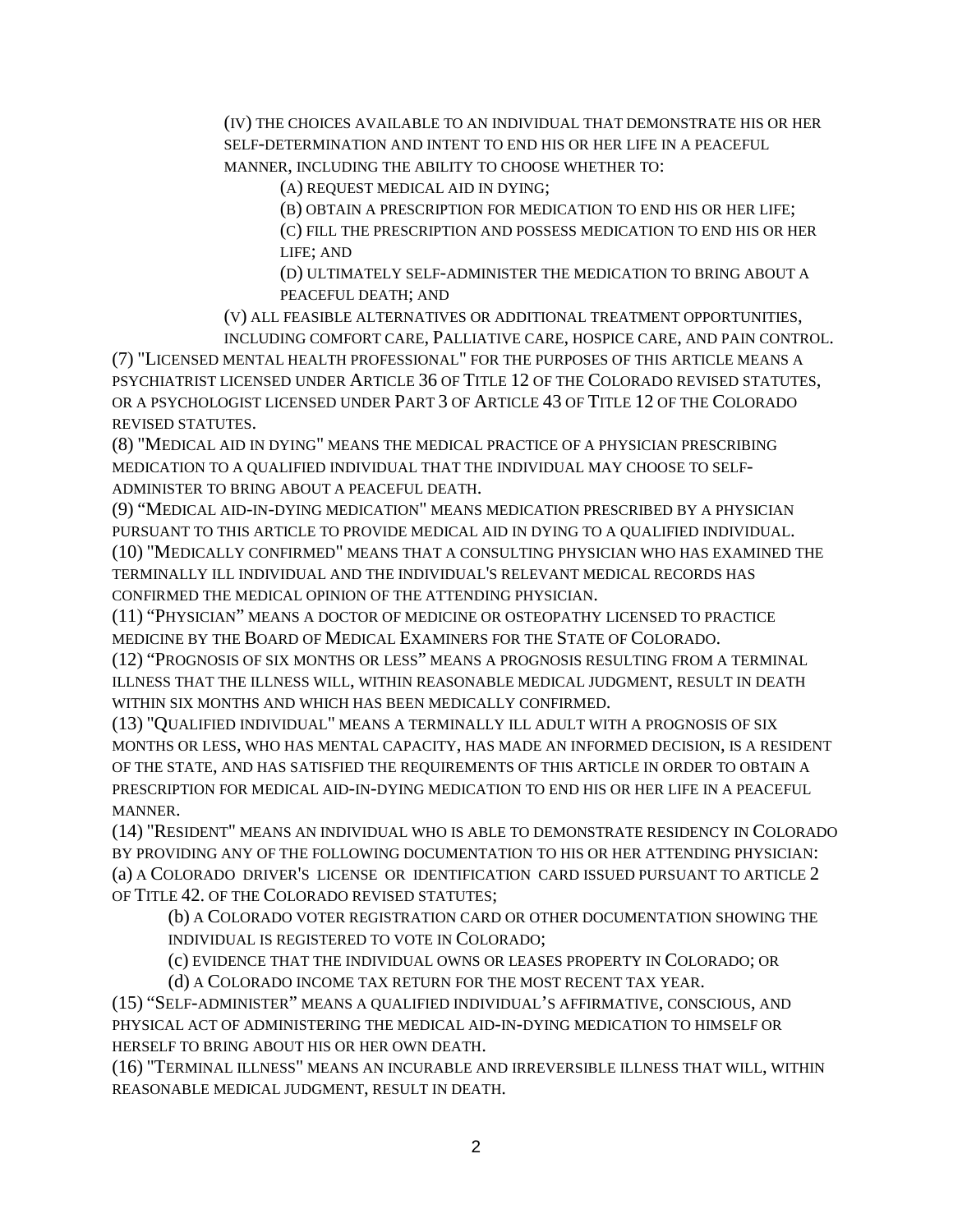### **25-48-103. RIGHT TO REQUEST MEDICAL AID-IN-DYING MEDICATION.**

(1) AN ADULT RESIDENT OF COLORADO MAY MAKE A REQUEST, IN ACCORDANCE WITH SECTIONS 25-48-104 AND 25-48-112 OF THIS PART, TO RECEIVE A PRESCRIPTION FOR MEDICAL AID-IN-DYING MEDICATION IF:

(a) THE INDIVIDUAL'S ATTENDING PHYSICIAN HAS DIAGNOSED THE INDIVIDUAL WITH A TERMINAL ILLNESS WITH A PROGNOSIS OF SIX MONTHS OR LESS;

(b) THE INDIVIDUAL'S ATTENDING PHYSICIAN HAS DETERMINED THE INDIVIDUAL HAS MENTAL CAPACITY; AND

(c) THE INDIVIDUAL HAS VOLUNTARILY EXPRESSED THE WISH TO RECEIVE A PRESCRIPTION FOR AID-IN-DYING MEDICATION.

(2) THE RIGHT TO REQUEST MEDICAL AID-IN-DYING MEDICATION DOES NOT EXIST BECAUSE OF AGE OR DISABILITY.

### **25-48-104. REQUEST PROCESS - WITNESS REQUIREMENTS.**

(1) IN ORDER TO RECEIVE A PRESCRIPTION FOR AID-IN-DYING MEDICATION PURSUANT TO THIS ARTICLE, AN INDIVIDUAL WHO SATISFIES THE REQUIREMENTS IN SECTION 25-48-103 OF THIS PART MUST MAKE TWO ORAL REQUESTS, SEPARATED BY AT LEAST FIFTEEN DAYS, AND A VALID WRITTEN REQUEST TO HIS OR HER ATTENDING PHYSICIAN.

(2)(a) TO BE VALID, A WRITTEN REQUEST FOR AID-IN-DYING MEDICATION MUST BE:

(I) SUBSTANTIALLY IN THE SAME FORM AS SET FORTH IN SECTION 25-48-112 OF THIS PART;

(II) SIGNED AND DATED BY THE INDIVIDUAL SEEKING THE MEDICATION; AND

(III) WITNESSED BY AT LEAST TWO INDIVIDUALS WHO, IN THE PRESENCE OF THE

INDIVIDUAL, ATTEST TO THE BEST OF THEIR KNOWLEDGE AND BELIEF THAT THE INDIVIDUAL IS:

(A) MENTALLY CAPABLE;

(B) ACTING VOLUNTARILY; AND

(C) NOT BEING COERCED TO SIGN THE REQUEST.

(b) OF THE TWO WITNESSES TO THE WRITTEN REQUEST, AT LEAST ONE MUST NOT BE:

(I) RELATED TO THE INDIVIDUAL BY BLOOD, MARRIAGE, CIVIL UNION, OR ADOPTION;

(II) AN INDIVIDUAL WHO, AT THE TIME THE REQUEST IS SIGNED, IS ENTITLED, UNDER A WILL OR BY OPERATION OF LAW, TO ANY PORTION OF THE INDIVIDUAL'S ESTATE UPON HIS OR HER

DEATH; OR

(III) AN OWNER, OPERATOR, OR EMPLOYEE OF A HEALTHCARE FACILITY WHERE THE INDIVIDUAL IS RECEIVING MEDICAL TREATMENT OR IS A RESIDENT.

(c) NEITHER THE INDIVIDUAL'S ATTENDING PHYSICIAN NOR A PERSON DESIGNATED AS THE INDIVIDUAL'S QUALIFIED POWER OF ATTORNEY OR DURABLE MEDICAL POWER OF ATTORNEY SHALL SERVE AS A WITNESS TO THE WRITTEN REQUEST.

### **25-48-105. RIGHT TO RESCIND REQUEST - REQUIREMENT TO OFFER OPPORTUNITY TO RESCIND.**

(1) AT ANY TIME, AN INDIVIDUAL MAY RESCIND HIS OR HER REQUEST FOR MEDICAL AID-IN-DYING MEDICATION WITHOUT REGARD TO THE INDIVIDUAL'S MENTAL STATE.

(2) AN ATTENDING PHYSICIAN SHALL NOT WRITE A PRESCRIPTION FOR MEDICAL AID-IN-DYING MEDICATION UNDER THIS ARTICLE UNLESS THE ATTENDING PHYSICIAN OFFERS THE QUALIFIED INDIVIDUAL AN OPPORTUNITY TO RESCIND THE REQUEST FOR THE MEDICATION.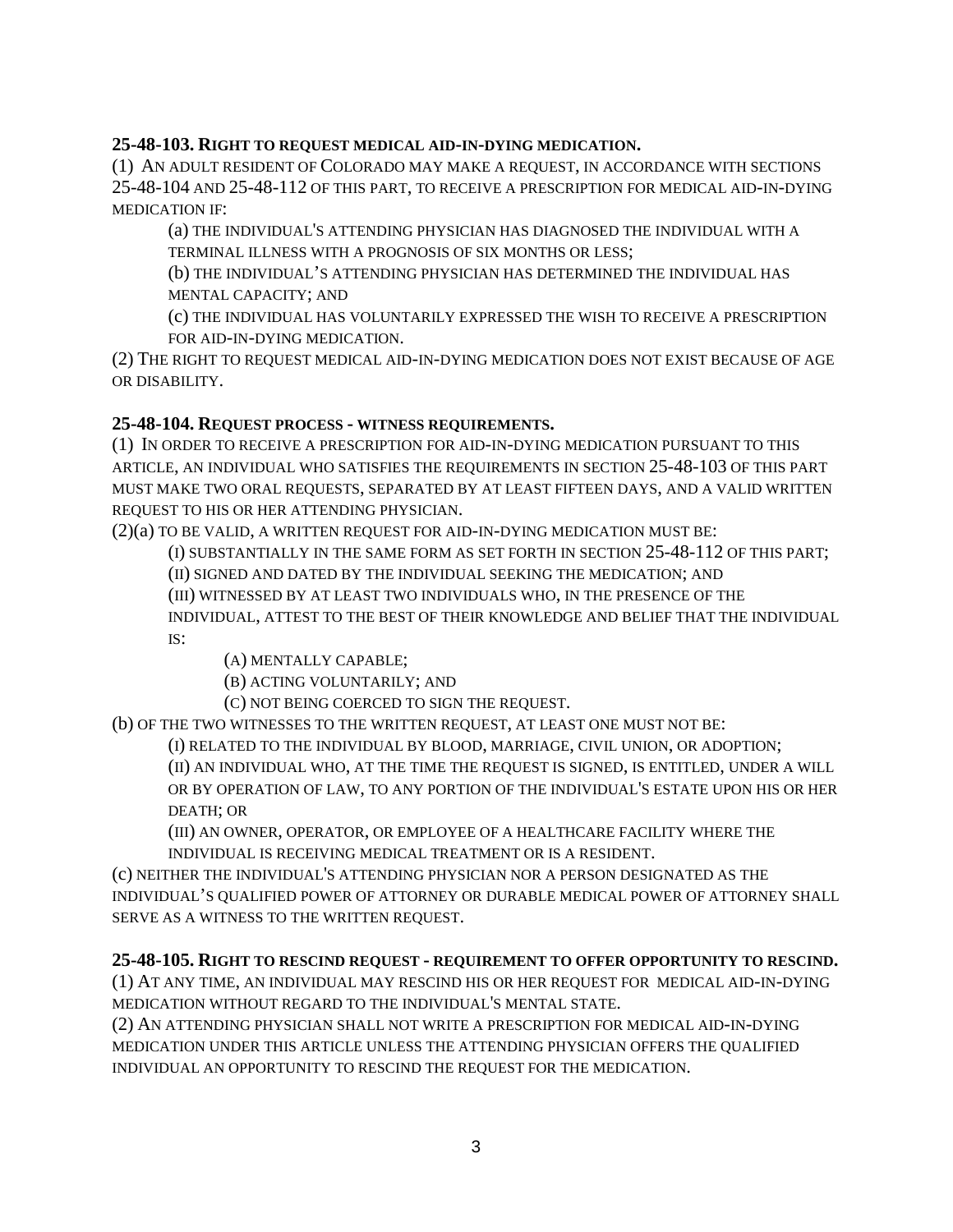#### **25-48-106. ATTENDING PHYSICIAN RESPONSIBILITIES.**

(1) THE ATTENDING PHYSICIAN SHALL:

(a) MAKE THE INITIAL DETERMINATION OF WHETHER AN INDIVIDUAL REQUESTING MEDICAL AID-IN-DYING MEDICATION HAS A TERMINAL ILLNESS, HAS A PROGNOSIS OF SIX MONTHS OR LESS, IS MENTALLY CAPABLE, IS MAKING AN INFORMED DECISION, AND HAS MADE THE REQUEST VOLUNTARILY;

(b) REQUEST THAT THE INDIVIDUAL DEMONSTRATE COLORADO RESIDENCY BY PROVIDING DOCUMENTATION AS DESCRIBED IN SECTION 25-48-102 (14) OF THIS PART;

(c) PROVIDE CARE THAT CONFORMS TO ESTABLISHED MEDICAL STANDARDS AND ACCEPTED MEDICAL GUIDELINES;

(d) REFER THE INDIVIDUAL TO A CONSULTING PHYSICIAN FOR MEDICAL CONFIRMATION OF THE DIAGNOSIS AND PROGNOSIS AND FOR A DETERMINATION OF WHETHER THE INDIVIDUAL IS MENTALLY CAPABLE, IS MAKING AN INFORMED DECISION , AND ACTING VOLUNTARILY; (e) PROVIDE FULL, INDIVIDUAL-CENTERED DISCLOSURES TO ENSURE THAT THE INDIVIDUAL IS MAKING AN INFORMED DECISION BY DISCUSSING WITH THE INDIVIDUAL:

(I) HIS OR HER MEDICAL DIAGNOSIS AND PROGNOSIS;

(II) THE FEASIBLE ALTERNATIVES OR ADDITIONAL TREATMENT OPPORTUNITIES, INCLUDING COMFORT CARE, PALLIATIVE CARE, HOSPICE CARE, AND PAIN CONTROL; (III) THE POTENTIAL RISKS ASSOCIATED WITH TAKING THE MEDICAL AID-IN-DYING MEDICATION TO BE PRESCRIBED;

(IV) THE PROBABLE RESULT OF TAKING THE MEDICAL AID-IN-DYING MEDICATION TO BE PRESCRIBED; AND

(V) THE POSSIBILITY THAT THE INDIVIDUAL CAN OBTAIN THE MEDICATION BUT CHOOSE NOT TO USE IT;

(f) REFER THE INDIVIDUAL TO A LICENSED MENTAL HEALTH PROFESSIONAL PURSUANT TO SECTION 25-48-108 OF THIS PART IF THE ATTENDING PHYSICIAN BELIEVES THAT THE INDIVIDUAL MAY BE SUFFERING FROM A PSYCHOLOGICAL OR PSYCHIATRIC STATE CAUSING IMPAIRED JUDGMENT;

(g) CONFIRM THAT THE INDIVIDUAL'S REQUEST DOES NOT ARISE FROM COERCION OR UNDUE INFLUENCE BY ANOTHER PERSON BY DISCUSSING WITH THE INDIVIDUAL, OUTSIDE THE PRESENCE OF OTHER PERSONS, WHETHER THE INDIVIDUAL IS FEELING COERCED OR UNDULY INFLUENCED BY ANOTHER PERSON;

(h) COUNSEL THE INDIVIDUAL ABOUT THE IMPORTANCE OF:

(I) HAVING ANOTHER PERSON PRESENT WHEN THE INDIVIDUAL SELF-ADMINISTERS THE AID-IN-DYING MEDICATION PRESCRIBED PURSUANT TO THIS ARTICLE;

(II) NOT TAKING THE AID-IN-DYING MEDICATION IN A PUBLIC PLACE;

(III) SAFE-KEEPING AND PROPER DISPOSAL OF UNUSED MEDICATION IN ACCORDANCE WITH SECTION 25-48-120 OF THIS PART; AND

(IV) NOTIFYING HIS OR HER NEXT OF KIN OF THE REQUEST FOR AID-IN-DYING MEDICATION;

(i) INFORM THE INDIVIDUAL THAT HE OR SHE MAY RESCIND THE REQUEST FOR AID-IN-DYING MEDICATION AT ANY TIME AND IN ANY MANNER;

(j) VERIFY, IMMEDIATELY PRIOR TO WRITING THE PRESCRIPTION FOR MEDICAL AID-IN-DYING MEDICATION, THAT THE INDIVIDUAL IS MAKING AN INFORMED DECISION;

(k) ENSURE THAT ALL APPROPRIATE STEPS ARE CARRIED OUT IN ACCORDANCE WITH THIS ARTICLE BEFORE WRITING A PRESCRIPTION FOR AID-IN-DYING MEDICATION; AND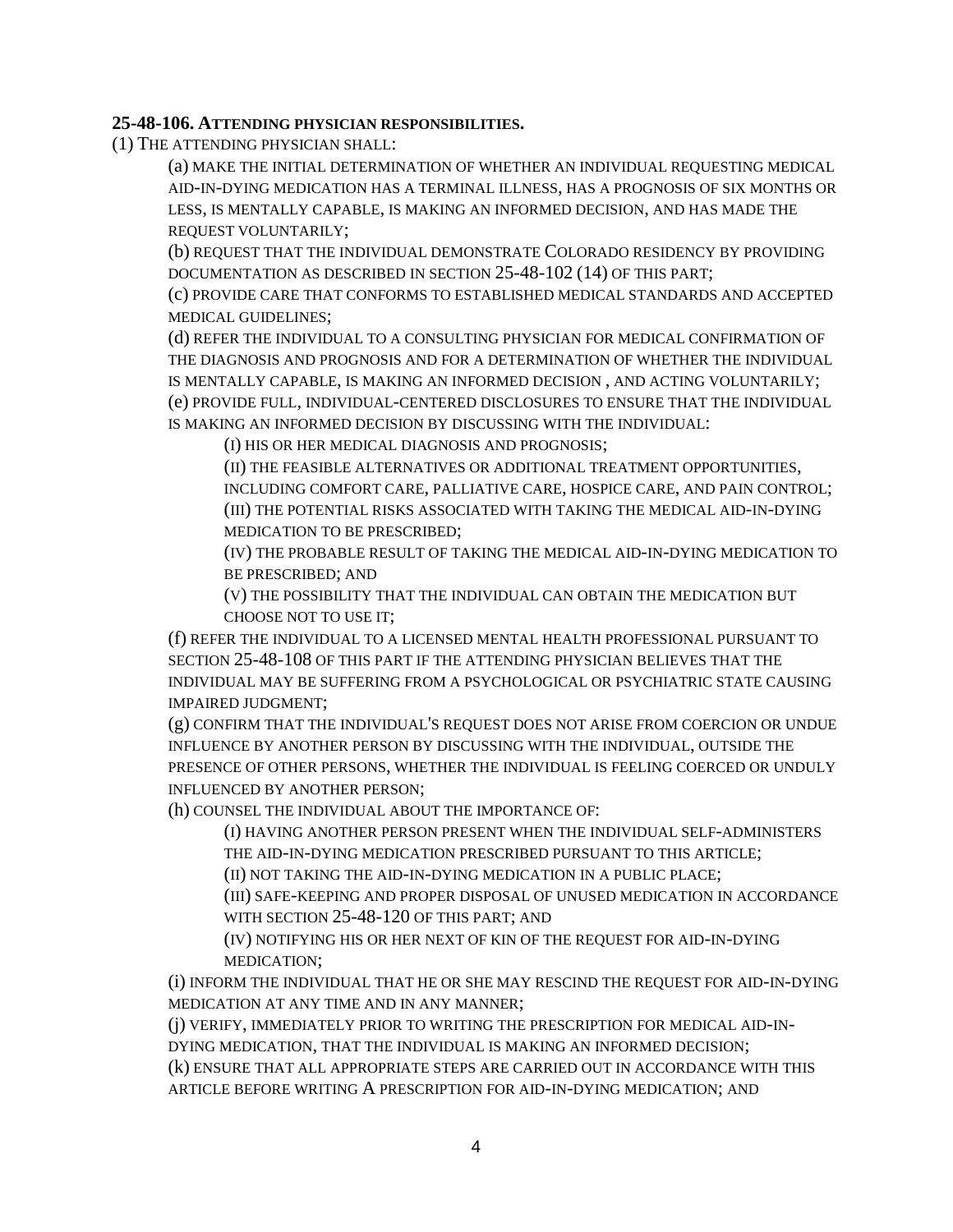(l) EITHER:

(I) DISPENSE AID-IN-DYING MEDICATIONS DIRECTLY TO THE QUALIFIED INDIVIDUAL, INCLUDING ANCILLARY MEDICATIONS INTENDED TO MINIMIZE THE INDIVIDUAL'S DISCOMFORT, IF THE ATTENDING PHYSICIAN HAS A CURRENT DRUG ENFORCEMENT ADMINISTRATION CERTIFICATE AND COMPLIES WITH ANY APPLICABLE ADMINISTRATIVE RULE; OR

(II) DELIVER THE WRITTEN PRESCRIPTION PERSONALLY, BY MAIL, OR THROUGH AUTHORIZED ELECTRONIC TRANSMISSION IN THE MANNER PERMITTED UNDER ARTICLE 42.5 OF TITLE 12 OF THE COLORADO REVISED STATUTES, TO A LICENSED PHARMACIST, WHO SHALL DISPENSE THE MEDICATION TO THE QUALIFIED INDIVIDUAL, THE ATTENDING PHYSICIAN, OR AN INDIVIDUAL EXPRESSLY DESIGNATED BY THE QUALIFIED INDIVIDUAL.

### **25-48-107. CONSULTING PHYSICIAN RESPONSIBILITIES.**

BEFORE AN INDIVIDUAL WHO IS REQUESTING AID-IN-DYING MEDICATION MAY RECEIVE A PRESCRIPTION FOR THE MEDICATION, A CONSULTING PHYSICIAN MUST:

(1) EXAMINE THE INDIVIDUAL AND HIS OR HER RELEVANT MEDICAL RECORDS;

- (2) CONFIRM, IN WRITING, TO THE ATTENDING PHYSICIAN:
	- (a) THAT THE INDIVIDUAL HAS A TERMINAL ILLNESS;
	- (b) THE INDIVIDUAL'S PROGNOSIS;

(c) THAT THE INDIVIDUAL IS MAKING AN INFORMED DECISION ; AND

(d) THAT THE INDIVIDUAL IS MENTALLY CAPABLE, OR PROVIDE DOCUMENTATION THAT THE CONSULTING PHYSICIAN HAS REFERRED THE INDIVIDUAL FOR FURTHER EVALUATION IN ACCORDANCE WITH SECTION 25-48-108 OF THIS PART.

### **25-48-108. CONFIRMATION THAT INDIVIDUAL IS MENTALLY CAPABLE - REFERRAL TO MENTAL HEALTH PROFESSIONAL.**

(1) AN ATTENDING PHYSICIAN SHALL NOT PRESCRIBE AID-IN-DYING MEDICATION UNDER THIS ARTICLE FOR AN INDIVIDUAL WITH A TERMINAL ILLNESS UNTIL THE INDIVIDUAL IS DETERMINED TO BE MENTALLY CAPABLE AND MAKING AN INFORMED DECISION, AND THOSE DETERMINATIONS ARE CONFIRMED IN ACCORDANCE WITH THIS SECTION.

(2) IF THE ATTENDING PHYSICIAN OR THE CONSULTING PHYSICIAN BELIEVES THAT THE INDIVIDUAL MAY BE SUFFERING FROM A PSYCHOLOGICAL OR PSYCHIATRIC CONDITION CAUSING IMPAIRED JUDGMENT, THE ATTENDING PHYSICIAN OR CONSULTING PHYSICIAN SHALL REFER THE INDIVIDUAL TO A LICENSED MENTAL HEALTH PROFESSIONAL FOR A DETERMINATION OF WHETHER THE INDIVIDUAL IS MENTALLY CAPABLE AND MAKING AN INFORMED DECISION.

(3) A LICENSED MENTAL HEALTH PROFESSIONAL WHO EVALUATES AN INDIVIDUAL UNDER THIS SECTION SHALL COMMUNICATE, IN WRITING, TO THE ATTENDING OR CONSULTING PHYSICIAN WHO REQUESTED THE EVALUATION, HIS OR HER CONCLUSIONS ABOUT WHETHER THE INDIVIDUAL IS MENTALLY CAPABLE AND MAKING INFORMED DECISIONS. IF THE LICENSED MENTAL HEALTH PROFESSIONAL DETERMINES THAT THE INDIVIDUAL IS NOT MENTALLY CAPABLE OF MAKING INFORMED DECISIONS, THE PERSON SHALL NOT BE DEEMED A QUALIFIED INDIVIDUAL UNDER THIS ARTICLE AND THE ATTENDING PHYSICIAN SHALL NOT PRESCRIBE AID-IN-DYING MEDICATION TO THE INDIVIDUAL.**25-48-109. DEATH CERTIFICATE.**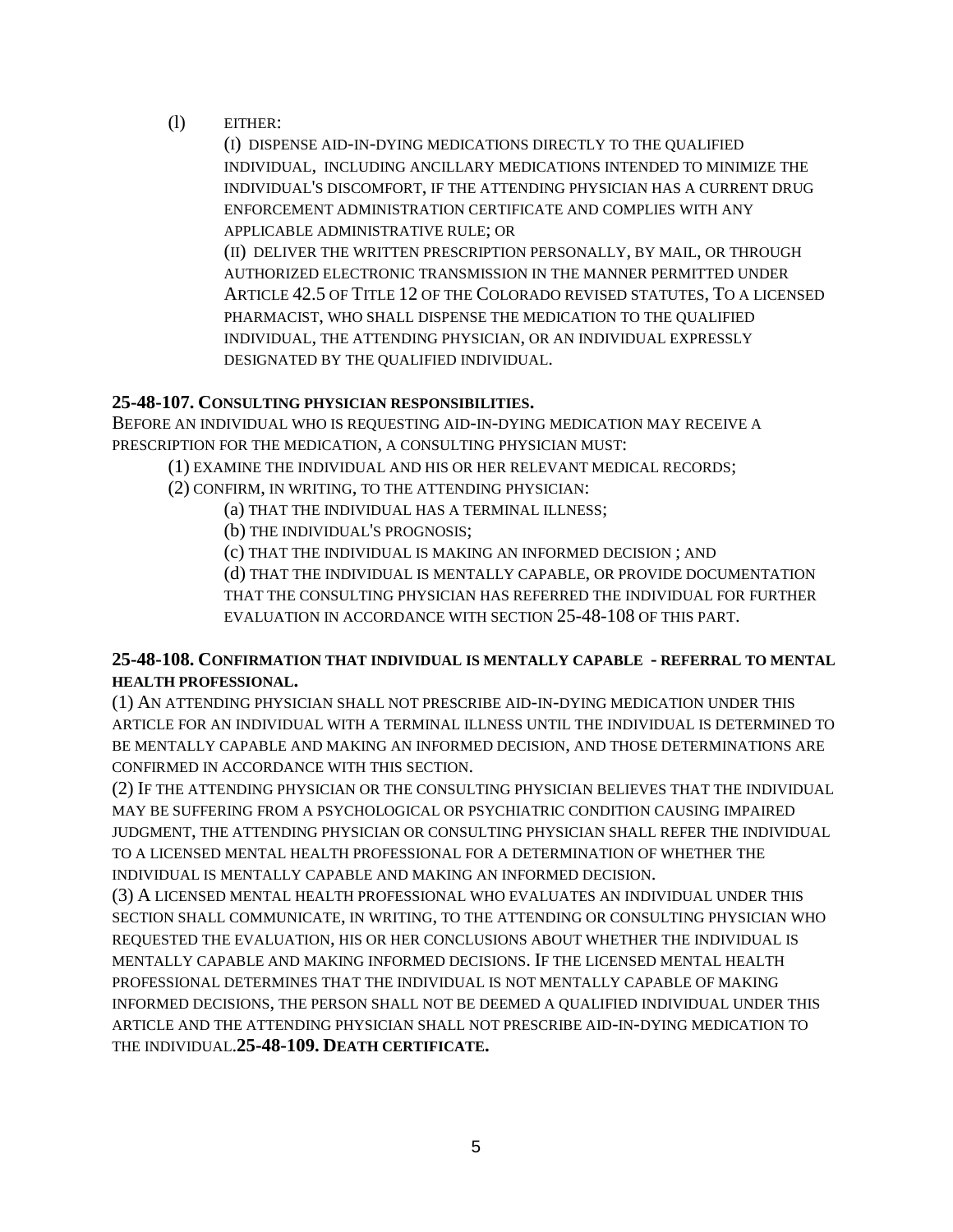(1) UNLESS OTHERWISE PROHIBITED BY LAW, THE ATTENDING PHYSICIAN OR THE HOSPICE MEDICAL DIRECTOR SHALL SIGN THE DEATH CERTIFICATE OF A QUALIFIED INDIVIDUAL WHO OBTAINED AND SELF-ADMINISTERED AID-IN-DYING MEDICATION.

(2) WHEN A DEATH HAS OCCURRED IN ACCORDANCE WITH THIS ARTICLE, THE CAUSE OF DEATH SHALL BE LISTED AS THE UNDERLYING TERMINAL ILLNESS AND THE DEATH DOES NOT CONSTITUTE GROUNDS FOR POST-MORTEM INQUIRY UNDER SECTION 30-10-606 (1) OF THE COLORADO REVISED STATUTES.

## **25-48-110. INFORMED DECISION REQUIRED.**

(1) AN INDIVIDUAL WITH A TERMINAL ILLNESS IS NOT A QUALIFIED INDIVIDUAL AND MAY NOT RECEIVE A PRESCRIPTION FOR AID-IN-DYING MEDICATION UNLESS HE OR SHE HAS MADE AN INFORMED DECISION.

(2) IMMEDIATELY BEFORE WRITING A PRESCRIPTION FOR AID-IN-DYING MEDICATION UNDER THIS ARTICLE, THE ATTENDING PHYSICIAN SHALL VERIFY THAT THE INDIVIDUAL WITH A TERMINAL ILLNESS IS MAKING AN INFORMED DECISION.

### **25-48-111. MEDICAL RECORD DOCUMENTATION REQUIREMENTS - REPORTING REQUIREMENTS - DEPARTMENT COMPLIANCE REVIEWS - RULES.**

(1) THE ATTENDING PHYSICIAN SHALL DOCUMENT IN THE INDIVIDUAL'S MEDICAL RECORD, THE FOLLOWING INFORMATION:

(a) DATES OF ALL ORAL REQUESTS;(b) A VALID WRITTEN REQUEST;

(c) THE ATTENDING PHYSICIAN'S DIAGNOSIS AND PROGNOSIS, DETERMINATION OF MENTAL CAPACITY AND THAT THE INDIVIDUAL IS MAKING A VOLUNTARY REQUEST AND AN INFORMED DECISION;

(d) THE CONSULTING PHYSICIAN'S CONFIRMATION OF DIAGNOSIS AND PROGNOSIS, MENTAL CAPACITY AND THAT THE INDIVIDUAL IS MAKING AN INFORMED DECISION;

(e) IF APPLICABLE, WRITTEN CONFIRMATION OF MENTAL CAPACITY FROM A LICENSED MENTAL HEALTH PROVIDER;

(f) NOTATION OF NOTIFICATION OF THE RIGHT TO RESCIND A REQUEST MADE PURSUANT TO THIS ARTICLE; AND

(g) NOTATION BY ATTENDING PHYSICIAN THAT ALL REQUIREMENTS UNDER THIS ARTICLE HAVE BEEN SATISFIED; INDICATING STEPS TAKEN TO CARRY OUT THE REQUEST, INCLUDING A NOTATION OF THE MEDICATIONS PRESCRIBED AND WHEN.

(2)(a) THE DEPARTMENT OF PUBLIC HEALTH AND ENVIRONMENT SHALL ANNUALLY REVIEW A SAMPLE OF RECORDS MAINTAINED PURSUANT TO THIS ARTICLE TO ENSURE COMPLIANCE. THE DEPARTMENT SHALL ADOPT RULES TO FACILITATE THE COLLECTION OF INFORMATION DEFINED IN SECTION 25-48-111(1) OF THIS PART. EXCEPT AS OTHERWISE REQUIRED BY LAW, THE INFORMATION COLLECTED BY THE DEPARTMENT IS NOT A PUBLIC RECORD AND IS NOT AVAILABLE FOR PUBLIC INSPECTION. HOWEVER, THE DEPARTMENT SHALL GENERATE AND MAKE AVAILABLE TO THE PUBLIC AN ANNUAL STATISTICAL REPORT OF INFORMATION COLLECTED UNDER THIS SUBSECTION (2).

(b) THE DEPARTMENT SHALL REQUIRE ANY HEALTHCARE PROVIDER, UPON DISPENSING A MEDICAL AID-IN-DYING MEDICATION PURSUANT TO THIS ARTICLE, TO FILE A COPY OF A DISPENSING RECORD WITH THE DEPARTMENT. THE DISPENSING RECORD IS NOT A PUBLIC RECORD AND IS NOT AVAILABLE FOR PUBLIC INSPECTION.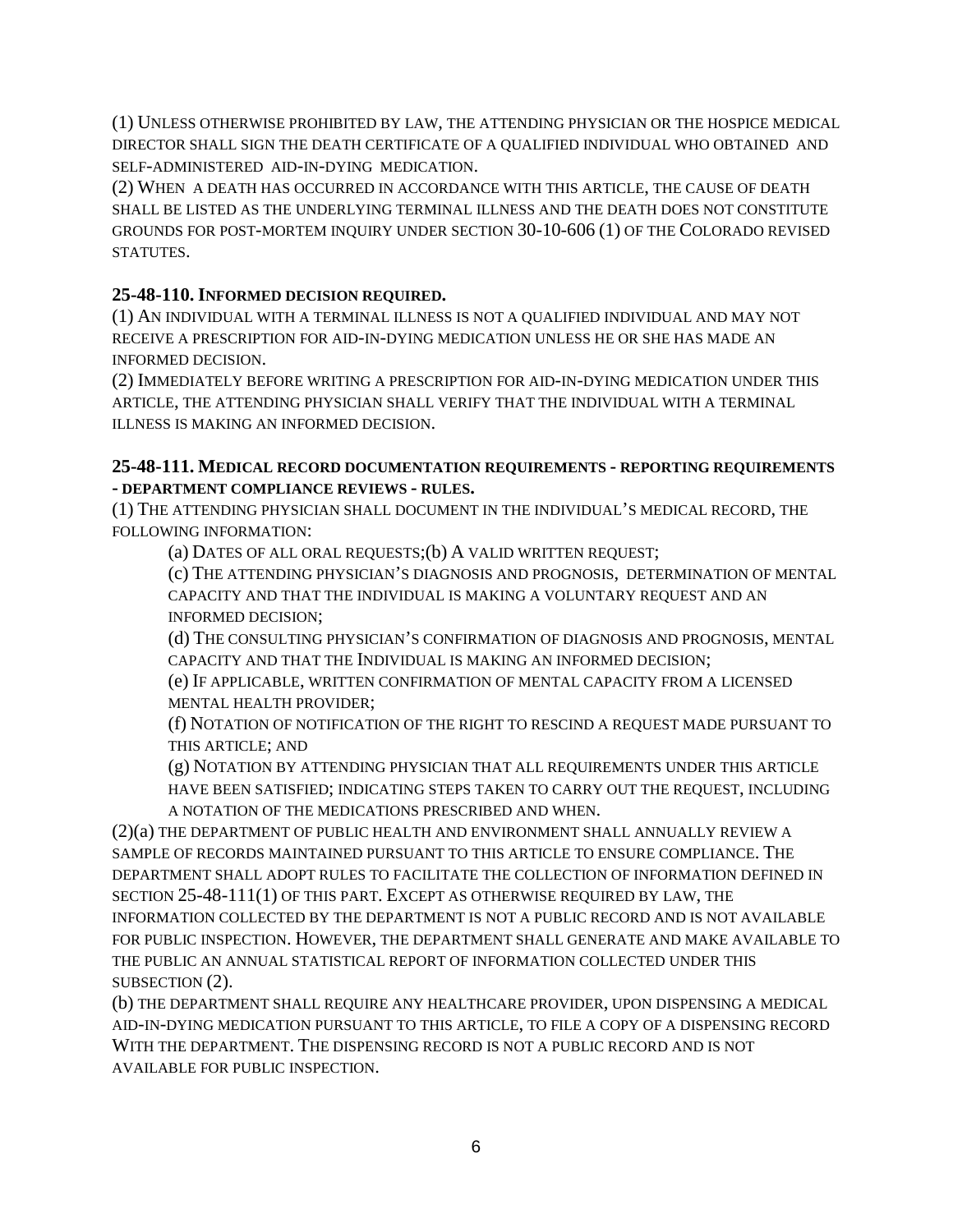### **25-48-112. FORM OF WRITTEN REQUEST.**

(1) A REQUEST FOR AID-IN-DYING MEDICATION AUTHORIZED BY THIS ARTICLE MUST BE IN SUBSTANTIALLY THE FOLLOWING FORM:

#### REQUEST FOR MEDICATION TO END MY LIFE IN A PEACEFUL MANNER

I, \_\_\_\_\_\_\_\_\_\_\_\_\_\_\_\_\_\_\_\_\_\_\_\_\_\_\_\_\_\_\_\_\_\_\_\_\_\_\_\_\_\_ AM AN ADULT OF SOUND MIND. I AM SUFFERING FROM \_\_\_\_\_\_\_\_\_\_\_\_\_\_\_\_\_\_\_\_\_\_\_\_\_\_\_\_\_\_\_\_\_\_\_\_\_, WHICH MY ATTENDING PHYSICIAN HAS DETERMINED IS A TERMINAL ILLNESS AND WHICH HAS BEEN MEDICALLY CONFIRMED. I HAVE BEEN FULLY INFORMED OF MY DIAGNOSIS AND PROGNOSIS, THE NATURE OF THE AID-IN-DYING MEDICATION TO BE PRESCRIBED AND POTENTIAL ASSOCIATED RISKS, THE EXPECTED RESULT, AND THE FEASIBLE ALTERNATIVES OR ADDITIONAL TREATMENT OPPORTUNITIES, INCLUDING COMFORT CARE, PALLIATIVE CARE, HOSPICE CARE, AND PAIN CONTROL. I REQUEST THAT MY ATTENDING PHYSICIAN PRESCRIBE AID-IN-DYING MEDICATION THAT WILL END MY LIFE IN A PEACEFUL MANNER IF I CHOOSE TO TAKE IT, AND I AUTHORIZE MY ATTENDING PHYSICIAN TO CONTACT ANY PHARMACIST ABOUT MY REQUEST. I UNDERSTAND THAT I HAVE THE RIGHT TO RESCIND THIS REQUEST AT ANY TIME. I UNDERSTAND THE SERIOUSNESS OF THIS REQUEST, AND I EXPECT TO DIE IF I TAKE THE AID-IN-DYING MEDICATION PRESCRIBED. I FURTHER UNDERSTAND THAT ALTHOUGH MOST DEATHS OCCUR WITHIN THREE HOURS, MY DEATH MAY TAKE LONGER, AND MY ATTENDING PHYSICIAN HAS COUNSELED ME ABOUT THIS POSSIBILITY. I MAKE THIS REQUEST VOLUNTARILY, WITHOUT RESERVATION, AND WITHOUT BEING COERCED, AND I ACCEPT FULL RESPONSIBILITY FOR MY ACTIONS. SIGNED: \_\_\_\_\_\_\_\_\_\_\_\_\_\_\_\_\_\_\_\_\_\_\_\_\_\_\_\_\_\_\_\_\_\_\_\_\_ DATED: \_\_\_\_\_\_\_\_\_\_\_\_\_\_\_\_\_\_\_\_\_\_\_\_\_\_\_\_\_\_\_\_\_\_\_\_\_

DECLARATION OF WITNESSES

WE DECLARE THAT THE INDIVIDUAL SIGNING THIS REQUEST:

IS PERSONALLY KNOWN TO US OR HAS PROVIDED PROOF OF IDENTITY; SIGNED THIS REQUEST IN OUR PRESENCE;

APPEARS TO BE OF SOUND MIND AND NOT UNDER DURESS, COERCION , OR UNDULY INFLUENCE; AND

I AM NOT THE ATTENDING PHYSICIAN FOR THE INDIVIDUAL.

\_\_\_\_\_\_\_\_\_\_\_\_\_\_\_WITNESS 1/DATE \_\_\_\_\_\_\_\_\_\_\_\_\_\_\_WITNESS 2/DATE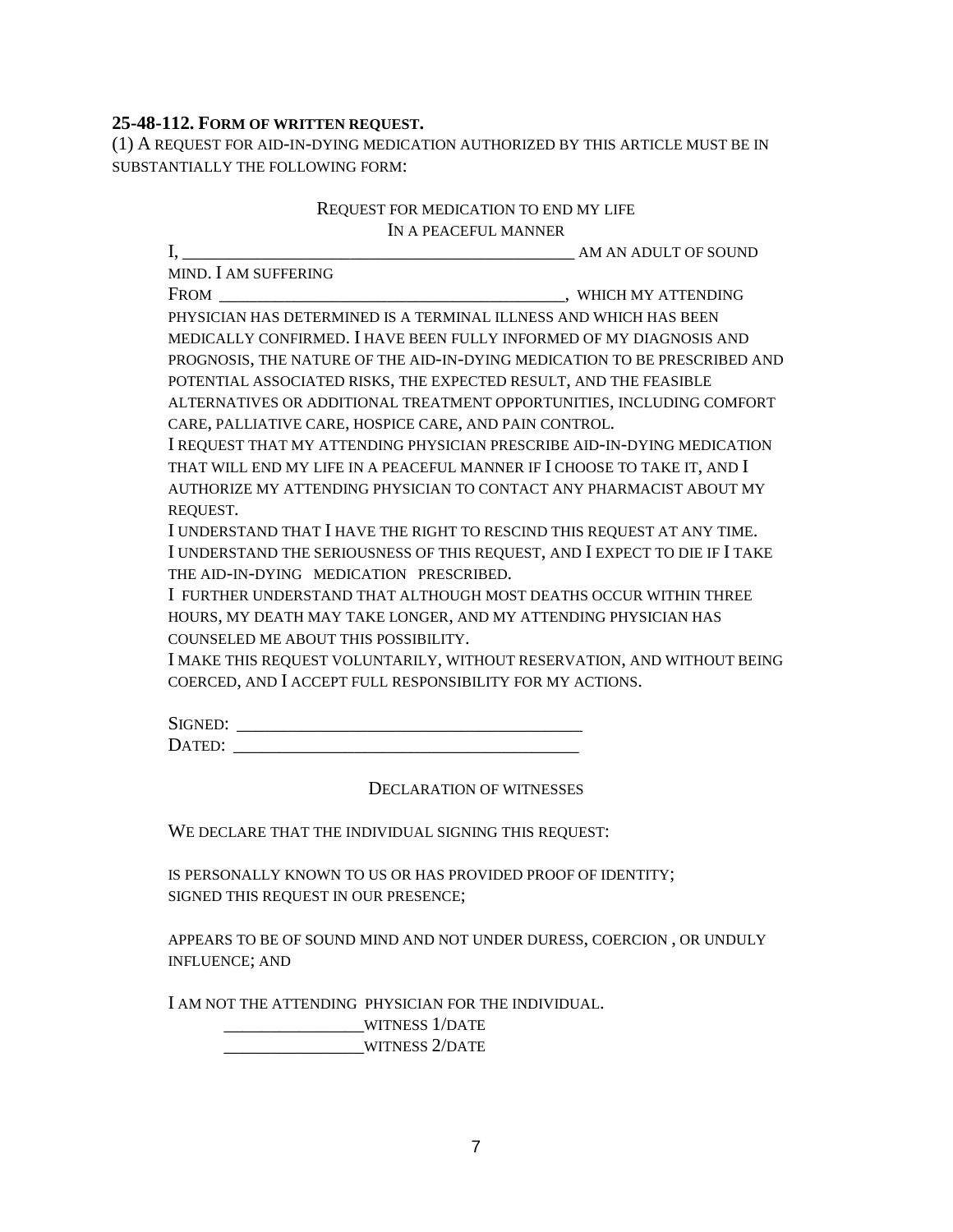NOTE: OF THE TWO WITNESSES TO THE WRITTEN REQUEST, AT LEAST ONE MUST NOT:

BE A RELATIVE (BY BLOOD, MARRIAGE, CIVIL UNION, OR ADOPTION) OF THE INDIVIDUAL SIGNING THIS REQUEST; BE ENTITLED TO ANY PORTION OF THE INDIVIDUAL'S ESTATE UPON DEATH; OR OWN, OPERATE, OR BE EMPLOYED AT A HEALTH CARE FACILITY WHERE THE INDIVIDUAL IS A PATIENT OR RESIDENT.

# **25-48-113. STANDARD OF CARE.**

(1) PHYSICIANS AND HEALTH CARE PROVIDERS SHALL PROVIDE MEDICAL SERVICES UNDER THIS ACT THAT MEET OR EXCEED THE STANDARD OF CARE FOR END-OF-LIFE MEDICAL CARE. (2) WHEN A HEALTHCARE PROVIDER MAKES A DIAGNOSIS THAT AN INDIVIDUAL HAS A TERMINAL ILLNESS AND A SIX MONTH PROGNOSIS, THE HEALTH CARE PROVIDER, UPON THE INDIVIDUAL'S REQUEST, SHALL PROVIDE THE INDIVIDUAL WITH COMPREHENSIVE INFORMATION AND COUNSELING, IN ACCORDANCE WITH THIS SECTION, REGARDING LEGAL END-OF-LIFE MEDICAL CARE OPTIONS.

## **25-48-114. EFFECT ON WILLS, CONTRACTS, AND STATUTES.**

(1) A PROVISION IN A CONTRACT, WILL, OR OTHER AGREEMENT, WHETHER WRITTEN OR ORAL, THAT WOULD AFFECT WHETHER AN INDIVIDUAL MAY MAKE OR RESCIND A REQUEST FOR MEDICAL AID IN DYING PURSUANT TO THIS ARTICLE IS INVALID.

(2) AN OBLIGATION OWING UNDER ANY CURRENTLY EXISTING CONTRACT MUST NOT BE CONDITIONED UPON, OR AFFECTED BY, AN INDIVIDUAL'S ACT OF MAKING OR RESCINDING A REQUEST FOR AID-IN-DYING MEDICATION PURSUANT TO THIS ARTICLE.

## **25-48-115. INSURANCE OR ANNUITY POLICIES.**

(1) THE SALE, PROCUREMENT, OR ISSUANCE OF, OR THE RATE CHARGED FOR, ANY LIFE, HEALTH, OR ACCIDENT INSURANCE OR ANNUITY POLICY MUST NOT BE CONDITIONED UPON, OR AFFECTED BY, AN INDIVIDUAL'S ACT OF MAKING OR RESCINDING A REQUEST FOR AID-IN-DYING MEDICATION IN ACCORDANCE WITH THIS ARTICLE.

(2) A QUALIFIED INDIVIDUAL'S ACT OF SELF-ADMINISTERING AID-IN-DYING MEDICATION PURSUANT TO THIS ARTICLE DOES NOT AFFECT A LIFE, HEALTH, OR ACCIDENT INSURANCE OR ANNUITY POLICY.

(3) AN INSURER SHALL NOT DENY OR OTHERWISE ALTER HEALTH CARE BENEFITS AVAILABLE UNDER A POLICY OF SICKNESS AND ACCIDENT INSURANCE TO AN INDIVIDUAL WITH A TERMINAL ILLNESS WHO IS COVERED UNDER THE POLICY, BASED ON WHETHER OR NOT THE INDIVIDUAL MAKES A REQUEST PURSUANT TO THIS ARTICLE.

(4) AN INDIVIDUAL WITH A TERMINAL ILLNESS WHO IS A RECIPIENT OF MEDICAL ASSISTANCE UNDER THE "COLORADO MEDICAL ASSISTANCE ACT", ARTICLES 4, 5, AND 6 OF TITLE 25.5 OF THE COLORADO REVISED STATUTES SHALL NOT BE DENIED BENEFITS UNDER THE MEDICAL ASSISTANCE PROGRAM OR HAVE HIS OR HER BENEFITS UNDER THE PROGRAM OTHERWISE ALTERED BASED ON WHETHER OR NOT THE INDIVIDUAL MAKES A REQUEST PURSUANT TO THIS ARTICLE.

## **25-48-116. IMMUNITY FOR ACTIONS IN GOOD FAITH - PROHIBITION AGAINST REPRISALS.**

(1) A PERSON IS NOT SUBJECT TO CIVIL OR CRIMINAL LIABILITY OR PROFESSIONAL DISCIPLINARY ACTION FOR ACTING IN GOOD FAITH UNDER THIS ARTICLE, WHICH INCLUDES BEING PRESENT WHEN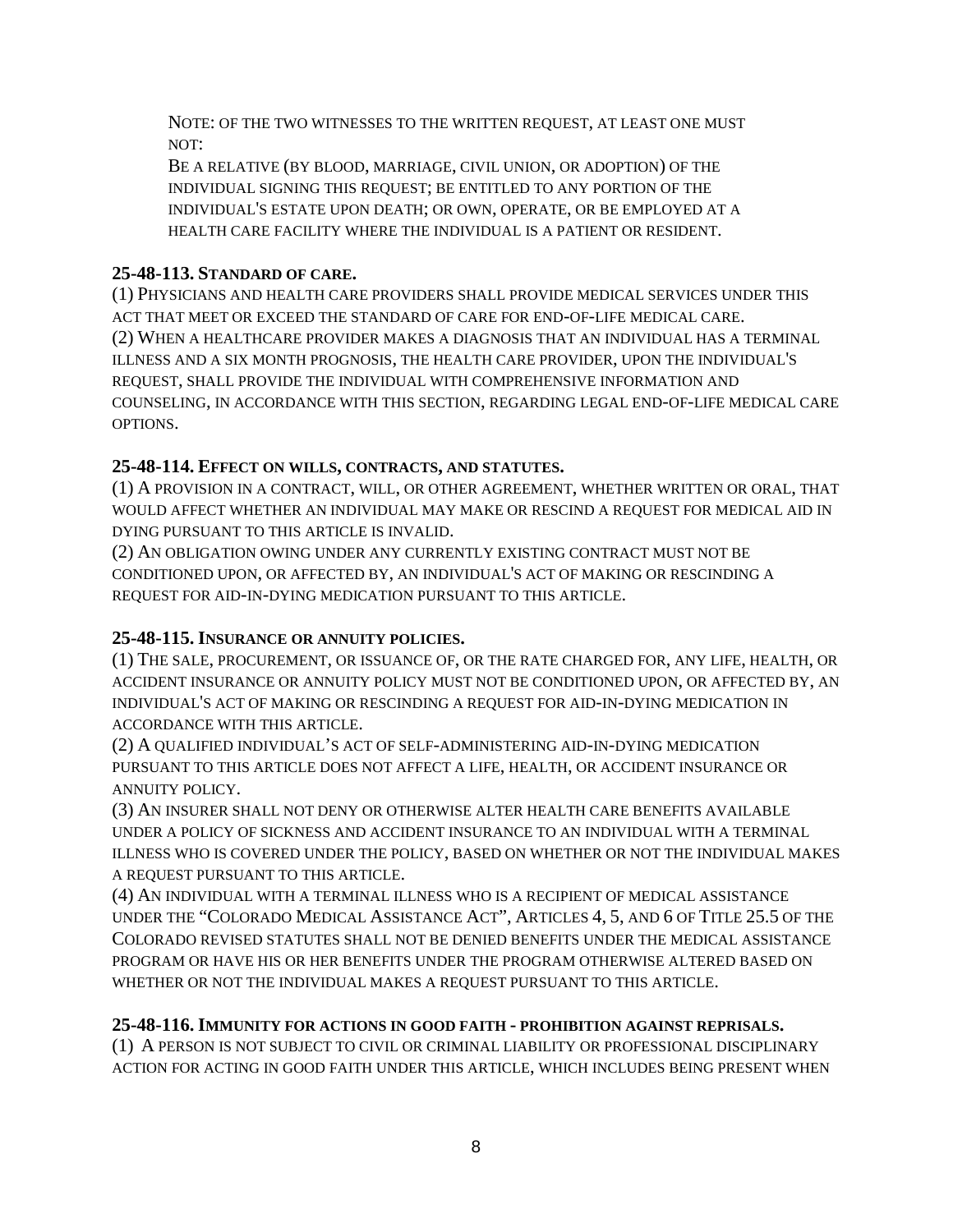A QUALIFIED INDIVIDUAL SELF-ADMINISTERS THE PRESCRIBED MEDICAL AID-IN-DYING MEDICATION.

(2) EXCEPT AS PROVIDED FOR IN SECTION 25-48-118 OF THIS PART, A HEALTHCARE PROVIDER OR PROFESSIONAL ORGANIZATION OR ASSOCIATION SHALL NOT SUBJECT AN INDIVIDUAL TO ANY OF THE FOLLOWING FOR PARTICIPATING OR REFUSING TO PARTICIPATE IN GOOD-FAITH COMPLIANCE UNDER THIS ARTICLE:

(a) CENSURE;

(b) DISCIPLINE;

(c) SUSPENSION;

(d) LOSS OF LICENSE, PRIVILEGES, OR MEMBERSHIP; OR

(e) ANY OTHER PENALTY.

(3) A REQUEST BY AN INDIVIDUAL FOR, OR THE PROVISION BY AN ATTENDING PHYSICIAN OF, MEDICAL AID-IN-DYING MEDICATION IN GOOD-FAITH COMPLIANCE WITH THIS ARTICLE DOES NOT:

(a) CONSTITUTE NEGLECT OR ELDER ABUSE FOR ANY PURPOSE OF LAW; OR

(b) PROVIDE THE BASIS FOR THE APPOINTMENT OF A GUARDIAN OR CONSERVATOR. (4) THIS SECTION DOES NOT LIMIT CIVIL OR CRIMINAL LIABILITY FOR NEGLIGENCE, RECKLESSNESS, OR INTENTIONAL MISCONDUCT.

# **25-48-117. NO DUTY TO PRESCRIBE OR DISPENSE.**

(1) A HEALTHCARE PROVIDER MAY CHOOSE WHETHER TO PARTICIPATE IN PROVIDING MEDICAL AID-IN-DYING MEDICATION TO AN INDIVIDUAL IN ACCORDANCE WITH THIS ARTICLE. (2) IF A HEALTHCARE PROVIDER IS UNABLE OR UNWILLING TO CARRY OUT AN INDIVIDUAL'S REQUEST FOR MEDICAL AID-IN-DYING MEDICATION MADE IN ACCORDANCE WITH THIS ARTICLE, AND THE INDIVIDUAL TRANSFERS HIS OR HER CARE TO A NEW HEALTH CARE PROVIDER, THE PRIOR HEALTH CARE PROVIDER SHALL TRANSFER, UPON REQUEST, A COPY OF THE INDIVIDUAL'S RELEVANT MEDICAL RECORDS TO THE NEW HEALTH CARE PROVIDER.

## **25-48-118. HEALTH CARE FACILITY PERMISSIBLE PROHIBITIONS - SANCTIONS IF PROVIDER VIOLATES POLICY**.

(1) A HEALTH CARE FACILITY MAY PROHIBIT A PHYSICIAN EMPLOYED OR UNDER CONTRACT FROM WRITING A PRESCRIPTION FOR AID-IN-DYING MEDICATION FOR A QUALIFIED INDIVIDUAL WHO INTENDS TO USE THE AID-IN-DYING MEDICATION ON THE FACILITY'S PREMISES. THE HEALTH CARE FACILITY MUST NOTIFY THE PHYSICIAN IN WRITING OF ITS POLICY WITH REGARD TO PRESCRIPTIONS FOR AID-IN-DYING MEDICATION. A HEALTH CARE FACILITY THAT FAILS TO PROVIDE ADVANCE NOTICE TO THE PHYSICIAN SHALL NOT BE ENTITLED TO ENFORCE SUCH A POLICY AGAINST THE PHYSICIAN.

(2) A HEALTH CARE FACILITY OR HEALTH CARE PROVIDER SHALL NOT SUBJECT A PHYSICIAN, NURSE, PHARMACIST, OR OTHER PERSON TO DISCIPLINE, SUSPENSION, LOSS OF LICENSE OR PRIVILEGES, OR ANY OTHER PENALTY OR SANCTION FOR ACTIONS TAKEN IN GOOD-FAITH RELIANCE ON THIS ARTICLE OR FOR REFUSING TO ACT UNDER THIS ARTICLE.

## **25-48-119. LIABILITIES.**

(1) A PERSON COMMITS A CLASS 2 FELONY AND IS SUBJECT TO PUNISHMENT IN ACCORDANCE WITH SECTION 18-1.3-401 OF THE COLORADO REVISED STATUTES IF THE PERSON, KNOWINGLY OR INTENTIONALLY CAUSES AN INDIVIDUAL'S DEATH BY: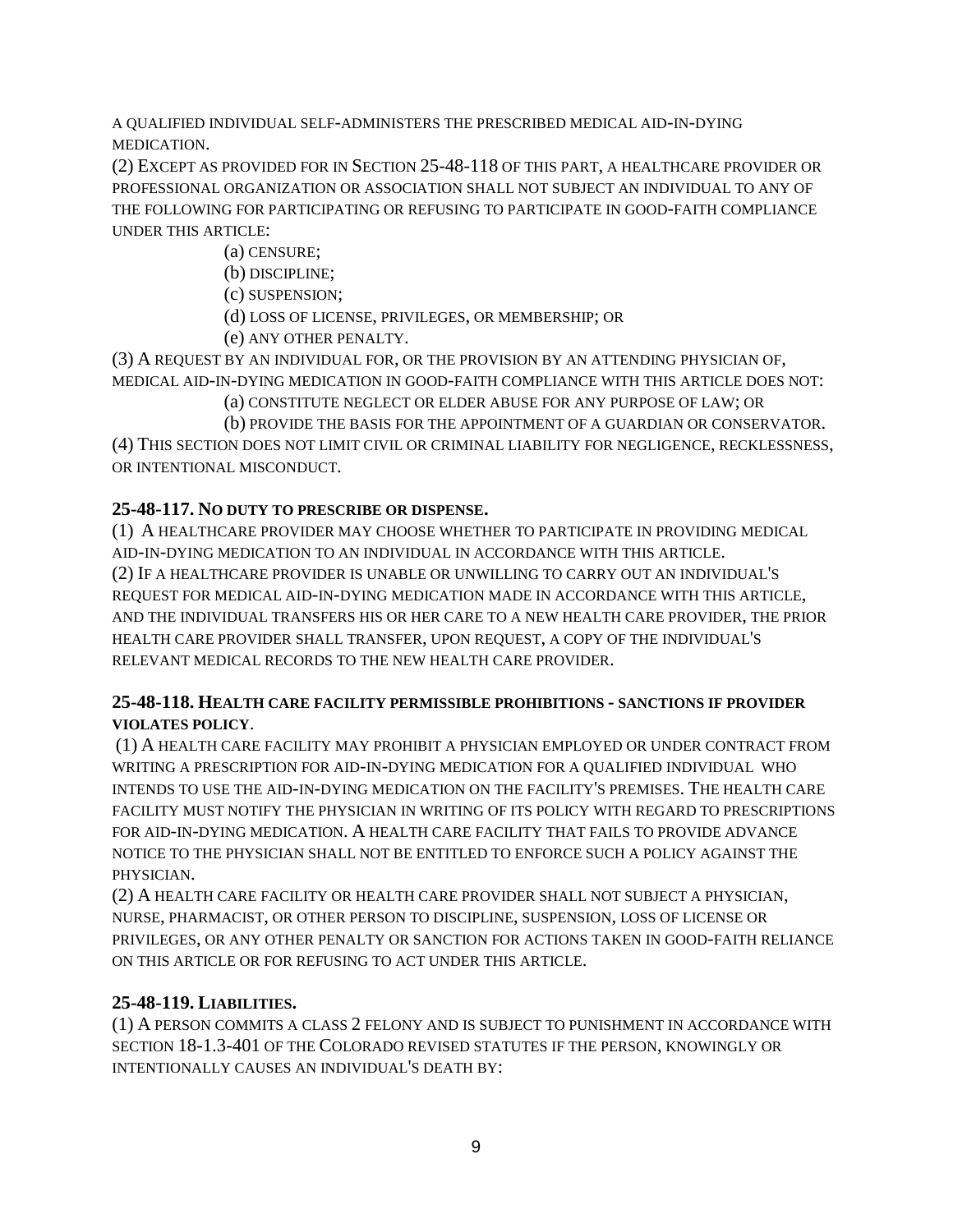(a) FORGING OR ALTERING A REQUEST FOR MEDICAL AID-IN-DYING MEDICATION TO END AN INDIVIDUAL'S LIFE WITHOUT THE INDIVIDUAL'S AUTHORIZATION; OR (b) CONCEALING OR DESTROYING A RESCISSION OF A REQUEST FOR MEDICAL AID-IN-DYING MEDICATION.

(2) A PERSON COMMITS A CLASS 2 FELONY AND IS SUBJECT TO PUNISHMENT IN ACCORDANCE WITH SECTION 18-1.3-401 OF THE COLORADO REVISED STATUTES IF THE PERSON KNOWINGLY OR INTENTIONALLY COERCES OR EXERTS UNDUE INFLUENCE ON AN INDIVIDUAL WITH A TERMINAL ILLNESS TO:

> (a) REQUEST MEDICAL AID-IN-DYING MEDICATION FOR THE PURPOSE OF ENDING THE TERMINALLY ILL INDIVIDUAL'S LIFE; OR

(b) DESTROY A RESCISSION OF A REQUEST FOR MEDICAL AID-IN-DYING MEDICATION. (3) NOTHING IN THIS ARTICLE LIMITS FURTHER LIABILITY FOR CIVIL DAMAGES RESULTING FROM OTHER NEGLIGENT CONDUCT OR INTENTIONAL MISCONDUCT BY ANY PERSON.

(4) THE PENALTIES SPECIFIED IN THIS ARTICLE DO NOT PRECLUDE CRIMINAL PENALTIES APPLICABLE UNDER THE COLORADO CRIMINAL CODE, TITLE 18, OF THE COLORADO REVISED STATUTES, FOR CONDUCT THAT IS INCONSISTENT WITH THIS ARTICLE.

## **25-48-120. SAFE DISPOSAL OF UNUSED MEDICATIONS.**

A PERSON WHO HAS CUSTODY OR CONTROL OF MEDICAL AID-IN-DYING MEDICATION DISPENSED UNDER THIS ARTICLE THAT THE TERMINALLY ILL INDIVIDUAL DECIDES NOT TO USE OR THAT REMAINS UNUSED AFTER THE TERMINALLY ILL INDIVIDUAL'S DEATH SHALL DISPOSE OF THE UNUSED MEDICAL AID-IN-DYING MEDICATION EITHER BY:

(1) RETURNING THE UNUSED MEDICATION TO THE ATTENDING PHYSICIAN WHO PRESCRIBED THE MEDICATION, WHO SHALL DISPOSE OF THE UNUSED MEDICATION IN THE MANNER REQUIRED BY LAW; OR

(2) LAWFUL MEANS IN ACCORDANCE WITH SECTION 25-15-328 OF THE COLORADO REVISED STATUTES OR ANY OTHER STATE OR FEDERALLY APPROVED MEDICATION TAKE-BACK PROGRAM AUTHORIZED UNDER THE FEDERAL "SECURE AND RESPONSIBLE DRUG DISPOSAL ACT OF 2010", PUB.L. 111-273, AND REGULATIONS ADOPTED PURSUANT TO THE FEDERAL ACT.

### **25-48-121. ACTIONS COMPLYING WITH ARTICLE NOT A CRIME.**

NOTHING IN THIS ARTICLE AUTHORIZES A PHYSICIAN OR ANY OTHER PERSON TO END AN INDIVIDUAL'S LIFE BY LETHAL INJECTION, MERCY KILLING, OR EUTHANASIA. ACTIONS TAKEN IN ACCORDANCE WITH THIS ARTICLE DO NOT, FOR ANY PURPOSE, CONSTITUTE SUICIDE, ASSISTED SUICIDE, MERCY KILLING, HOMICIDE, OR ELDER ABUSE UNDER THE "COLORADO CRIMINAL CODE", AS SET FORTH IN TITLE 18 OF THE COLORADO REVISED STATUTES.

### **25-48-122. CLAIMS BY GOVERNMENT ENTITY FOR COSTS.**

A GOVERNMENT ENTITY THAT INCURS COSTS RESULTING FROM AN INDIVIDUAL TERMINATING HIS OR HER LIFE PURSUANT TO THIS ARTICLE IN A PUBLIC PLACE HAS A CLAIM AGAINST THE ESTATE OF THE INDIVIDUAL TO RECOVER THE COSTS AND REASONABLE ATTORNEY FEES RELATED TO ENFORCING THE CLAIM.

### **25-48-123.NO EFFECT ON ADVANCE MEDICAL DIRECTIVES.**

NOTHING IN THIS ARTICLE SHALL CHANGE THE LEGAL EFFECT OF: